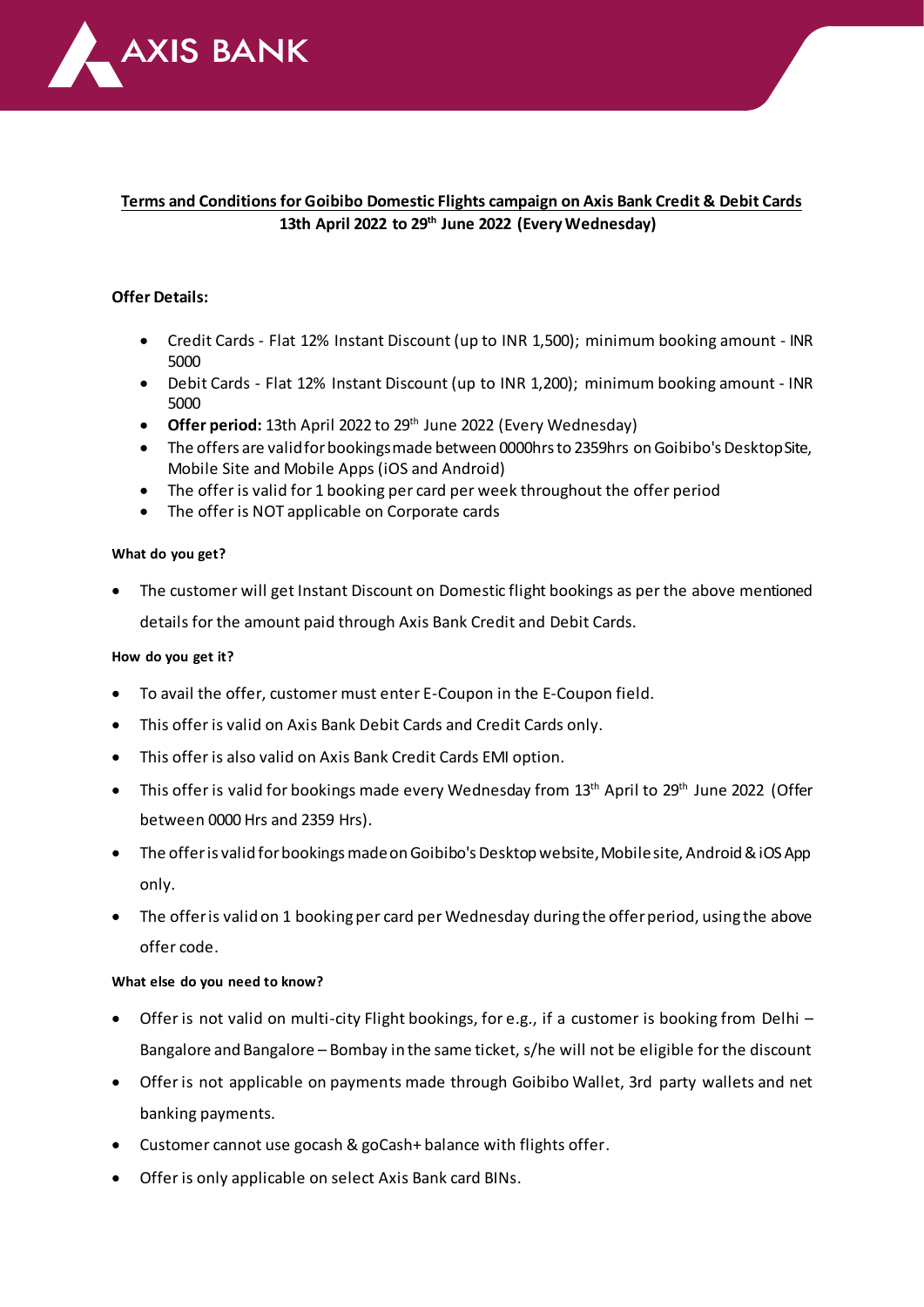

#### **Conditions in case of cancellation**

- In case of partial/full cancellation the offer stands void and customer will not be eligible for discount.
- If the Customer cancels the travel service purchase, Goibibo will deduct cancellation charges from the refund amount.
- If there is any rescheduling or cancellation, customer has to bear the fare difference (re gardless of whether the component is in the base fare or in tax + surcharge) and other rescheduling/cancellation fees.

#### **Other terms and conditions**

- This offer is NOT applicable on and Corporate cards.
- This offer cannot be clubbed with any other offer of Goibibo.
- Discount offer is only valid on the eligible BINs shared by Axis Bank. If the BIN series of the card does not match with the one provided by Axis Bank to Goibibo, then the cardholder shall approach Axis Bank and Axis Bank shall be entitled to withhold or deny the offer to the customer.
- In case of no show, no refund would be applicable.
- The discount will be eligible only after the promotion code has been successfully entered before making the payment.
- Goibibo reserves the right, at any time, without prior notice and liability and without assigning any reason whatsoever, to add/alter/modify/change or vary all of these terms and conditions or to replace, wholly or in part, this offer by another offer, whether similar to this Offer or not, or to extend or withdraw it altogether.
- For any card related claims, the customer shall approach the Bank and Goibibo shall not entertain any such claims.
- Goibibo is the sole authority for interpretation of these terms.
- Goibibo shall not be liable for any loss or damage arising due to force majeure event.
- In the event of any misuse or abuse of the offer by the customer or travel agent, Goibibo reserves the right to deny the offer or cancel the booking.
- In no event the entire liability of Goibibo under this offer shall exceed the amount of promotional discount under this offer.
- Goibibo shall not be liable to for any indirect, punitive, special, incidental or consequential damages arising out of or in connection with the offer.
- Disputes, if any, arising out of or in connection with this offer shall be subject to the exclusive jurisdiction of the competent courts in Delhi.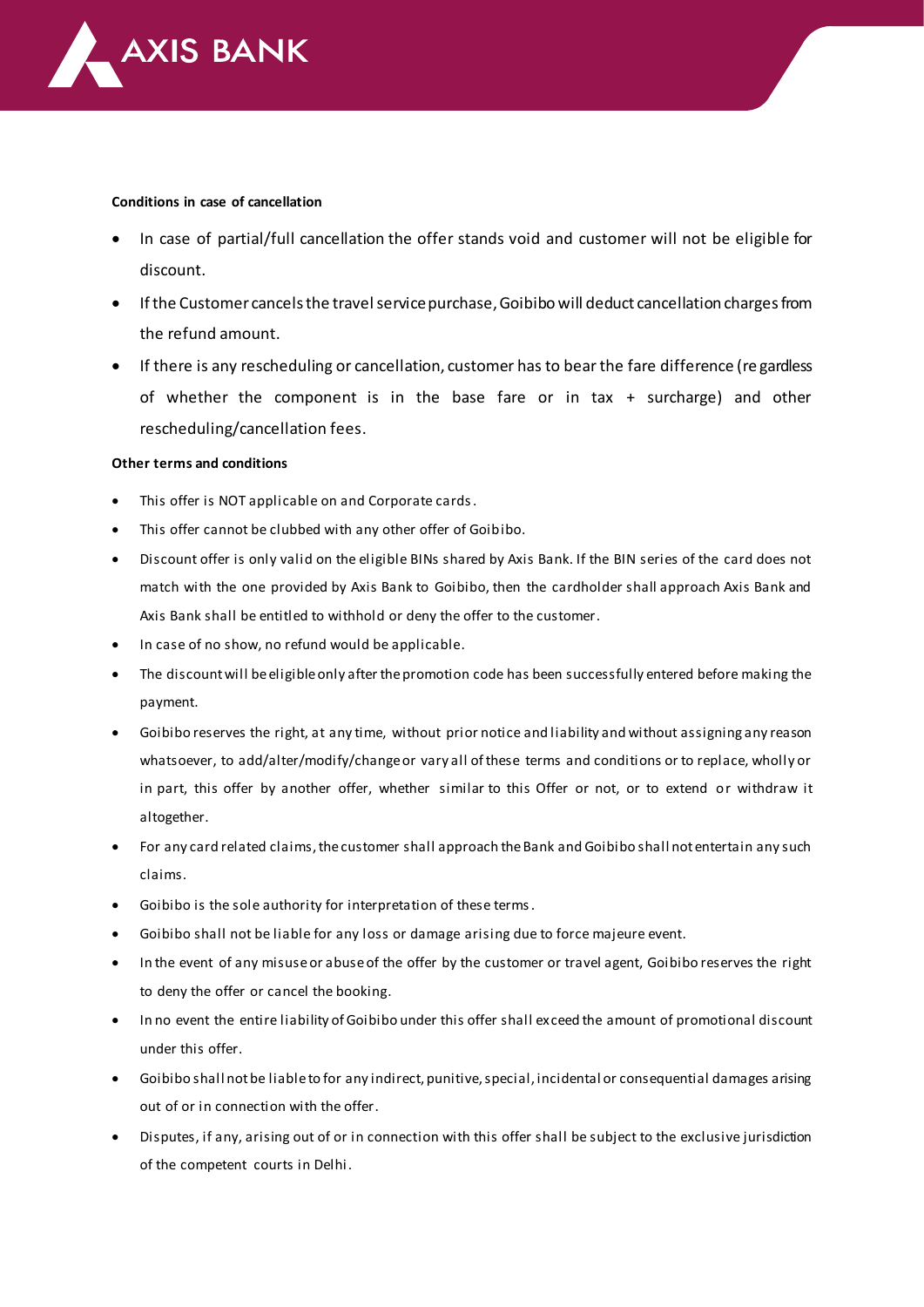

- User Agreement and Privacy Policy at Goibibo website shall apply.
- Customer's, who are Travel Agents by occupation, are barred from making bookings for thei r customer's and Goibibo reserves the right to deny the offer against such bookings or to cancel such bookings. For such

cases, Goibibo shall not refund the booking amount.

The Customers agree to be bound by the terms & conditions contained herein. Without a Customer being required to do any further act, he/she shall be deemed to have read, understood and unconditionally accepted the terms & condition[s herein](https://www.goibibo.com/info/terms-and-conditions/)

## **Standard Terms and Conditions**

- The decision of The Merchant & Axis Bank will be final and binding on all and any correspondence in this regard will not be entertained.
- All Customer Queries/dispute on the offer should be raised during the offer period or within 90 days after expiry of the promotion period. For any disputes, the customer needs to furnish a scanned copy of invoice for the case to be taken for further investigation.
- The offer is not transferable, non-negotiable and cannot be en-cashed.
- Incomplete / rejected / invalid / returned /disputed or unauthorized/fraudulent transactions will not be considered for the offer.
- In case there is more than one offer available simultaneously, no two offers can be combined by the participant. It shall be entirely at discretion of Axis Bank to consider any exceptions to the above.
- Axis Bank will not be responsible or liable in case the offer is not configured or could not be availed due to malfunction, delay, traffic congestion on any telephone network or line, computer on-line system, servers or providers, computer equipment, software, or website.
- The Merchant and Axis Bank reserve the right at any time, without notice, to add/alter/change/ or vary any or all of these terms and conditions or to replace, entire or in part, this offer by another offer, whether similar to this offer or not, or to withdraw it altogether.
- The participation in the offer is entirely voluntary and it is understood, that the participation by the Cardholders shall be deemed to have been made on a voluntary basis.
- The Merchant & Axis Bank reserves the right to modify / alter the offer or all or any of the terms applicable to the offer without assigning any reasons or without any prior intimation whatsoever. Axis Bank also reserves the right to discontinue the offer without assigning any reasons or without any prior intimation whatsoever.
- In case of all matters relating to the offer including any dispute or discrepancy relating to the offer or eligibility of any Cardholder, Axis Bank's decision shall be final and binding on Cardholders in all respects.
- Axis Bank only offers discount on purchase of goods and services of The Merchant by using Axis Bank Credit & Debit Card and Axis Bank holds out no warranty or makes no representation about the quality, delivery or otherwise of the goods and services offered/sold by The Merchant. Any dispute or claim regarding the goods and/or services must be resolved by the Cardholder with The Merchant directly without any reference to Axis Bank. Additional discount offered by the Bank is solely for promoting usage of Axis Bank Debit and Credit card.
- Images provided in promotions are only for pictorial representation and Axis Bank does not undertake any liability or responsibility for the same.